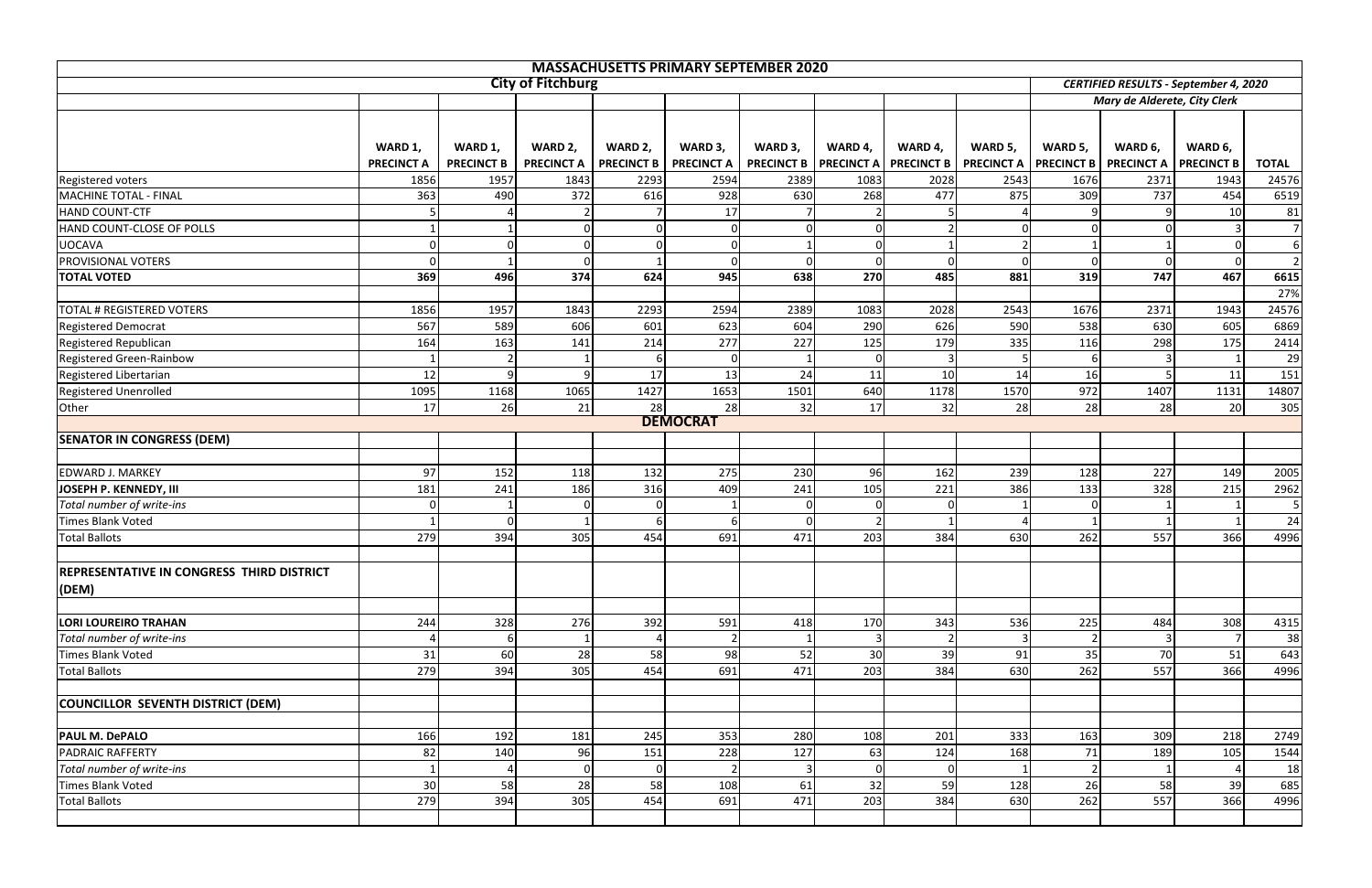|                                                                |                   |                   |                          |                   | <b>MASSACHUSETTS PRIMARY SEPTEMBER 2020</b> |                                |         |                   |                   |                   |                                              |                   |                |
|----------------------------------------------------------------|-------------------|-------------------|--------------------------|-------------------|---------------------------------------------|--------------------------------|---------|-------------------|-------------------|-------------------|----------------------------------------------|-------------------|----------------|
|                                                                |                   |                   | <b>City of Fitchburg</b> |                   |                                             |                                |         |                   |                   |                   | <b>CERTIFIED RESULTS - September 4, 2020</b> |                   |                |
|                                                                |                   |                   |                          |                   |                                             |                                |         |                   |                   |                   | Mary de Alderete, City Clerk                 |                   |                |
|                                                                | WARD 1,           | WARD 1,           | WARD 2,                  | WARD 2,           | WARD 3,                                     | WARD 3,                        | WARD 4, | WARD 4,           | WARD 5,           | WARD 5,           | WARD 6,                                      | WARD 6,           |                |
|                                                                | <b>PRECINCT A</b> | <b>PRECINCT B</b> | <b>PRECINCT A</b>        | <b>PRECINCT B</b> | <b>PRECINCT A</b>                           | <b>PRECINCT B   PRECINCT A</b> |         | <b>PRECINCT B</b> | <b>PRECINCT A</b> | <b>PRECINCT B</b> | <b>PRECINCT A</b>                            | <b>PRECINCT B</b> | <b>TOTAL</b>   |
| SENATOR IN GENERAL COURT WORCESTER & MIDDLESEX DISTRICT (DEM)  |                   |                   |                          |                   |                                             |                                |         |                   |                   |                   |                                              |                   |                |
|                                                                |                   |                   |                          |                   |                                             |                                |         |                   |                   |                   |                                              |                   |                |
| JOHN J. CRONIN                                                 | 248               | 312               | 276                      | 380               | 575                                         | 390                            | 163     | 328               | 522               | 233               | 473                                          | 309               | 4209           |
| Total number of write-ins                                      |                   |                   |                          |                   |                                             |                                |         |                   |                   |                   |                                              |                   | 23             |
| Times Blank Voted                                              | 30                | 80                | 29                       | 71                | 114                                         | 80                             | 40      | 51                | 107               | 27                | 81                                           | 54                | 764            |
| <b>Total Ballots</b>                                           | 279               | 394               | 305                      | 454               | 691                                         | 471                            | 203     | 384               | 630               | 262               | 557                                          | 366               | 4996           |
|                                                                |                   |                   |                          |                   |                                             |                                |         |                   |                   |                   |                                              |                   |                |
| REPRESENTATIVE IN GENERAL COURT THIRD WORCESTER DISTRICT (DEM) |                   |                   |                          |                   |                                             |                                |         |                   |                   |                   |                                              |                   |                |
|                                                                |                   |                   |                          |                   |                                             |                                |         |                   |                   |                   |                                              |                   |                |
| MICHAEL P. KUSHMEREK                                           | 245               | 311               | 269                      | 381               | 588                                         | 395                            | 168     | 328               | 515               | 221               | 477                                          | 308               | 4206           |
| Total number of write-ins                                      | 5                 |                   |                          |                   |                                             |                                |         |                   |                   |                   |                                              |                   | 37             |
| Times Blank Voted                                              | 29                | 79                | 35                       | 70                | 101                                         | 72                             | 34      | 54                | 111               | 36                | 78                                           | 54                | 753            |
| <b>Total Ballots</b>                                           | 279               | 394               | 305                      | 454               | 691                                         | 471                            | 203     | 384               | 630               | 262               | 557                                          | 366               | 4996           |
|                                                                |                   |                   |                          |                   |                                             |                                |         |                   |                   |                   |                                              |                   |                |
| <b>REGISTER OF PROBATE WORCESTER COUNTY (DEM)</b>              |                   |                   |                          |                   |                                             |                                |         |                   |                   |                   |                                              |                   |                |
| JOHN B. DOLAN, III                                             | 136               | 175               | 143                      | 220               | 326                                         | 207                            | 87      | 173               | 285               | 105               | 264                                          | 170               | 2291           |
| <b>KASIA WENNERBERG</b>                                        | 115               | 154               | 140                      | 175               | 259                                         | 205                            | 88      | 147               | 220               | 128               | 229                                          | 153               | 2013           |
| Total number of write-ins                                      |                   |                   |                          | $\Omega$          |                                             |                                |         |                   | 5                 |                   |                                              |                   | 25             |
| Times Blank Voted                                              | 27                | 61                | 21                       | 59                | 102                                         | 57                             | 28      | 63                | 120               | 26                | 63                                           | 40                | 667            |
| <b>Total Ballots</b>                                           | 279               | 394               | 305                      | 454               | 691                                         | 471                            | 203     | 384               | 630               | 262               | 557                                          | 366               | 4996           |
|                                                                |                   |                   |                          |                   |                                             |                                |         |                   |                   |                   |                                              |                   |                |
|                                                                |                   |                   |                          |                   | <b>REPUBLICAN</b>                           |                                |         |                   |                   |                   |                                              |                   |                |
| <b>SENATOR IN CONGRESS (REP)</b>                               |                   |                   |                          |                   |                                             |                                |         |                   |                   |                   |                                              |                   |                |
|                                                                |                   |                   |                          |                   |                                             |                                |         |                   |                   |                   |                                              |                   |                |
| <b>SHIVA AYYADURAI</b>                                         | 38                | 39                | 28                       | 86                | 117                                         | 64                             | 28      | 35                | 79                | 19                | 67                                           | 37                | 637            |
| <b>KEVIN J. O'CONNOR</b>                                       | 44                | 59'               | 32                       | 65                | 122                                         | 83                             | 29      | 57                | 144               | 36                | 106                                          | 52                | 829            |
|                                                                |                   |                   |                          |                   |                                             |                                |         |                   |                   |                   |                                              |                   |                |
| Total number of write-ins                                      | $\overline{0}$    |                   |                          |                   |                                             |                                |         |                   |                   | $\overline{0}$    |                                              |                   | 15             |
| Joseph Kennedy                                                 | $\overline{0}$    |                   |                          |                   |                                             |                                |         |                   | $\Omega$          | 0I                |                                              |                   | 5 <sub>l</sub> |
| Times Blank Voted                                              | 3                 |                   |                          | a                 | 8                                           | 10                             |         |                   | 15                | $\overline{0}$    |                                              |                   | 74             |
| <b>Total Ballots</b>                                           | 85                | 101               | 63                       | 162               | 251                                         | 162                            | 66      | 96                | 239               | 55                | 184                                          | 96                | 1560           |
|                                                                |                   |                   |                          |                   |                                             |                                |         |                   |                   |                   |                                              |                   |                |
| <b>REPRESENTATIVE IN CONGRESS THIRD DISTRICT (REP)</b>         |                   |                   |                          |                   |                                             |                                |         |                   |                   |                   |                                              |                   |                |
|                                                                |                   |                   |                          |                   |                                             |                                |         |                   |                   |                   |                                              |                   |                |
| Total number of write-ins                                      | 15                | 10                |                          | 18                | 24                                          | 21                             |         | 11                | 25                | 9                 | 18                                           | 11                | 172            |
| Times Blank Voted                                              | 70                | 91                | 59                       | 144               | 227                                         | 141                            | 60      | 85                | 214               | 46                | 166                                          | 85                | 1388           |
| <b>Total Ballots</b>                                           | 85                | 101               | 63                       | 162               | 251                                         | 162                            | 66      | 96                | 239               | 55                | 184                                          | 96                | 1560           |
|                                                                |                   |                   |                          |                   |                                             |                                |         |                   |                   |                   |                                              |                   |                |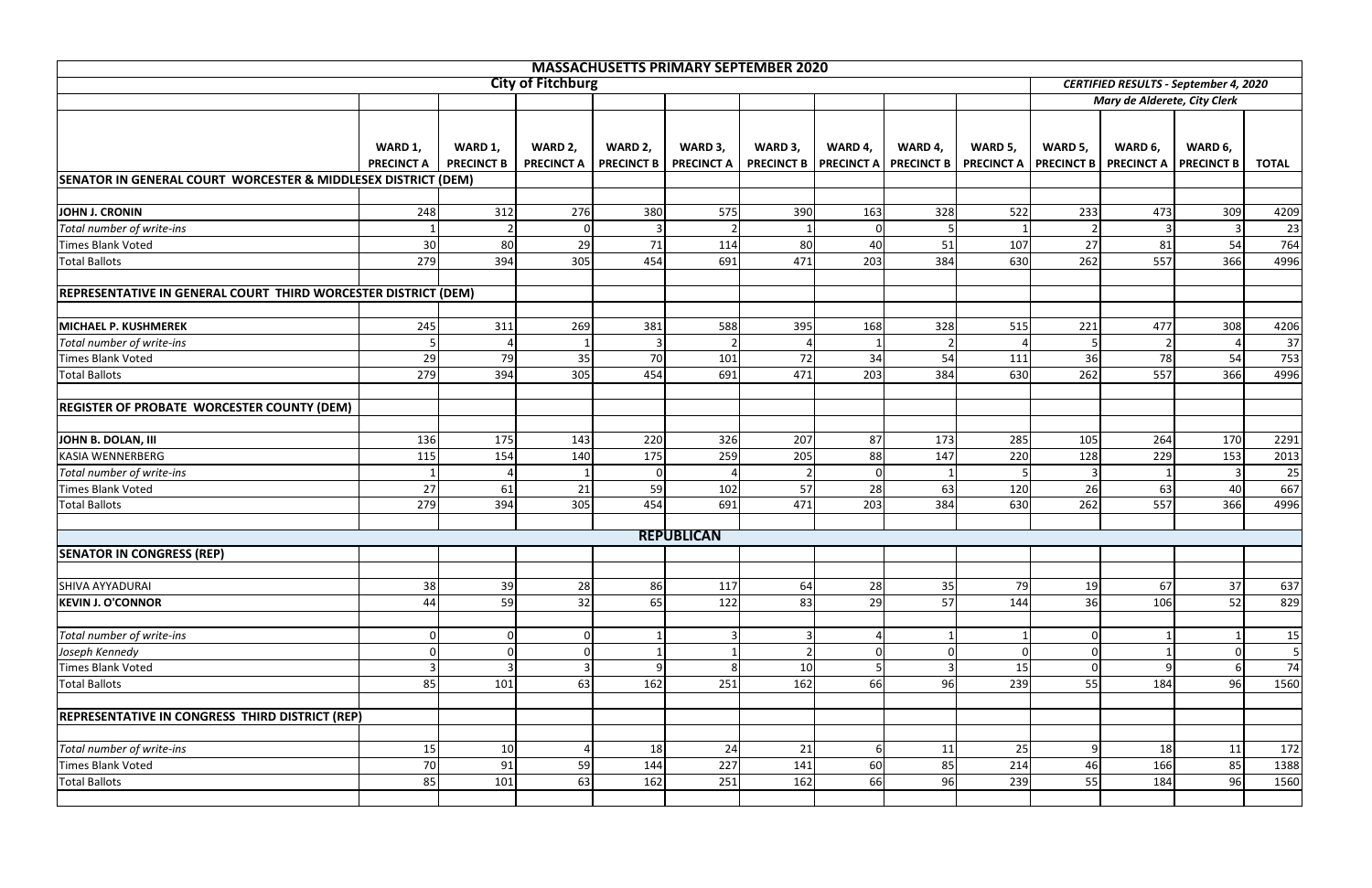| <b>MASSACHUSETTS PRIMARY SEPTEMBER 2020</b>                    |                   |                   |                          |                   |                      |                |         |                                      |                              |                |                                              |                   |                |
|----------------------------------------------------------------|-------------------|-------------------|--------------------------|-------------------|----------------------|----------------|---------|--------------------------------------|------------------------------|----------------|----------------------------------------------|-------------------|----------------|
|                                                                |                   |                   | <b>City of Fitchburg</b> |                   |                      |                |         |                                      |                              |                | <b>CERTIFIED RESULTS - September 4, 2020</b> |                   |                |
|                                                                |                   |                   |                          |                   |                      |                |         |                                      |                              |                | Mary de Alderete, City Clerk                 |                   |                |
|                                                                |                   |                   |                          |                   |                      |                |         |                                      |                              |                |                                              |                   |                |
|                                                                |                   |                   |                          |                   |                      |                |         |                                      |                              |                |                                              |                   |                |
|                                                                | WARD 1,           | WARD 1,           | WARD 2,                  | WARD 2,           | WARD 3,              | WARD 3,        | WARD 4, | WARD 4,                              | WARD 5,                      | WARD 5,        | WARD 6,                                      | WARD 6,           |                |
|                                                                | <b>PRECINCT A</b> | <b>PRECINCT B</b> | <b>PRECINCT A</b>        | <b>PRECINCT B</b> | <b>PRECINCT A</b>    |                |         | PRECINCT B   PRECINCT A   PRECINCT B | <b>PRECINCT A PRECINCT B</b> |                | <b>PRECINCT A</b>                            | <b>PRECINCT B</b> | <b>TOTAL</b>   |
| COUNCILLOR SEVENTH DISTRICT (REP)                              |                   |                   |                          |                   |                      |                |         |                                      |                              |                |                                              |                   |                |
|                                                                |                   |                   |                          |                   |                      |                |         |                                      |                              |                |                                              |                   |                |
| Total number of write-ins                                      | 8                 |                   |                          | 14                | 23                   | 16             |         |                                      | 20                           | 10             | 12                                           |                   | 133            |
| Times Blank Voted                                              | 77                | 92                | 63                       | 148               | 228                  | 146            | 60      | 89                                   | 219                          | 45             | 172                                          | 88                | 1427           |
| <b>Total Ballots</b>                                           | 85                | 101               | 63                       | 162               | 251                  | 162            | 66      | 96                                   | 239                          | 55             | 184                                          | 96                | 1560           |
| SENATOR IN GENERAL COURT WORCESTER & MIDDLESEX DISTRICT (REP)  |                   |                   |                          |                   |                      |                |         |                                      |                              |                |                                              |                   |                |
|                                                                |                   |                   |                          |                   |                      |                |         |                                      |                              |                |                                              |                   |                |
| <b>DEAN A. TRAN</b>                                            | 80                | 87                | 60                       | 152               | 236                  | 154            | 59      | 84                                   | 228                          | 48             | 165                                          | 93                | 1446           |
| Total number of write-ins                                      | 0                 |                   |                          | ∩                 |                      |                |         |                                      |                              |                |                                              |                   | 11             |
| <b>Times Blank Voted</b>                                       |                   | 13                |                          | 10                | 13                   |                |         | 10                                   | 10                           | 6              | 16                                           |                   | 103            |
| <b>Total Ballots</b>                                           | 85                | 101               | 63                       | 162               | 251                  | 162            | 66      | 96                                   | 239                          | 55             | 184                                          | 96                | 1560           |
|                                                                |                   |                   |                          |                   |                      |                |         |                                      |                              |                |                                              |                   |                |
| REPRESENTATIVE IN GENERAL COURT THIRD WORCESTER DISTRICT (REP) |                   |                   |                          |                   |                      |                |         |                                      |                              |                |                                              |                   |                |
|                                                                |                   |                   |                          |                   |                      |                |         |                                      |                              |                |                                              |                   |                |
| <b>GLENN C. FOSSA</b>                                          | 69                | 91                | 56                       | 139               | 205                  | 142            | 58      | 76                                   | 210                          | 44             | 162                                          | 88                | 1340           |
| Total number of write-ins                                      |                   |                   |                          |                   |                      |                |         |                                      |                              |                |                                              |                   | 14             |
| <b>Times Blank Voted</b>                                       | 15                | 10                |                          | 22                | 44                   | 17             |         | 19                                   | 27                           | 10             | 19                                           |                   | 206            |
| <b>Total Ballots</b>                                           | 85                | 101               | 63                       | 162               | 251                  | 162            | 66      | 96                                   | 239                          | 55             | 184                                          | 96                | 1560           |
|                                                                |                   |                   |                          |                   |                      |                |         |                                      |                              |                |                                              |                   |                |
| <b>REGISTER OF PROBATE WORCESTER COUNTY (REP)</b>              |                   |                   |                          |                   |                      |                |         |                                      |                              |                |                                              |                   |                |
|                                                                |                   |                   |                          |                   |                      |                |         |                                      |                              |                |                                              |                   |                |
| <b>STEPHANIE K. FATTMAN</b>                                    | 69                | 85                | 58                       | 139               | 201                  | 148            | 60      | 75                                   | 200                          | 46             | 160                                          | 89                | 1330           |
| Total number of write-ins                                      |                   | $\Omega$          | 01                       | 3                 | 4                    | $\overline{0}$ |         | $\mathbf{1}$                         | 4                            | $\overline{0}$ | 5                                            | <sup>0</sup>      | 19             |
| Times Blank Voted                                              | 15                | 16                |                          | 20                | 46                   | 14             |         | 20                                   | 35                           | 9              | 19                                           |                   | 211            |
| <b>Total Ballots</b>                                           | 85                | 101               | 63                       | 162               | 251                  | 162            | 66      | 96                                   | 239                          | 55             | 184                                          | 96                | 1560           |
|                                                                |                   |                   |                          |                   |                      |                |         |                                      |                              |                |                                              |                   |                |
|                                                                |                   |                   |                          |                   | <b>GREEN-RAINBOW</b> |                |         |                                      |                              |                |                                              |                   |                |
| <b>SENATOR IN CONGRESS (GRN)</b>                               |                   |                   |                          |                   |                      |                |         |                                      |                              |                |                                              |                   |                |
|                                                                |                   |                   |                          |                   |                      |                |         |                                      |                              |                |                                              |                   |                |
| Total number of write-ins                                      |                   |                   |                          |                   |                      |                |         |                                      |                              | $\Omega$       |                                              |                   | 81             |
| Times Blank Voted                                              | $\Omega$          |                   |                          | $\Omega$          |                      |                |         |                                      | $\Omega$                     | 0              |                                              |                   | $\overline{2}$ |
| <b>Total Ballots</b>                                           | $\Omega$          |                   |                          | $\Omega$          |                      |                |         |                                      | $\mathcal{P}$                | $\Omega$       |                                              |                   | 10             |
|                                                                |                   |                   |                          |                   |                      |                |         |                                      |                              |                |                                              |                   |                |
| REPRESENTATIVE IN CONGRESS THIRD DISTRICT (GRN)                |                   |                   |                          |                   |                      |                |         |                                      |                              |                |                                              |                   |                |
|                                                                |                   |                   |                          |                   |                      |                |         |                                      |                              |                |                                              |                   |                |
| Total number of write-ins                                      | $\overline{0}$    |                   |                          | $\Omega$          |                      |                |         |                                      |                              | $\Omega$       |                                              |                   | 6I             |
| Times Blank Voted                                              | $\overline{0}$    |                   |                          | $\Omega$          | ∩                    |                |         |                                      |                              | $\Omega$       |                                              |                   | $\overline{4}$ |
| <b>Total Ballots</b>                                           | $\Omega$          |                   |                          | ∩                 |                      |                |         |                                      |                              | $\Omega$       |                                              |                   | 10             |
|                                                                |                   |                   |                          |                   |                      |                |         |                                      |                              |                |                                              |                   |                |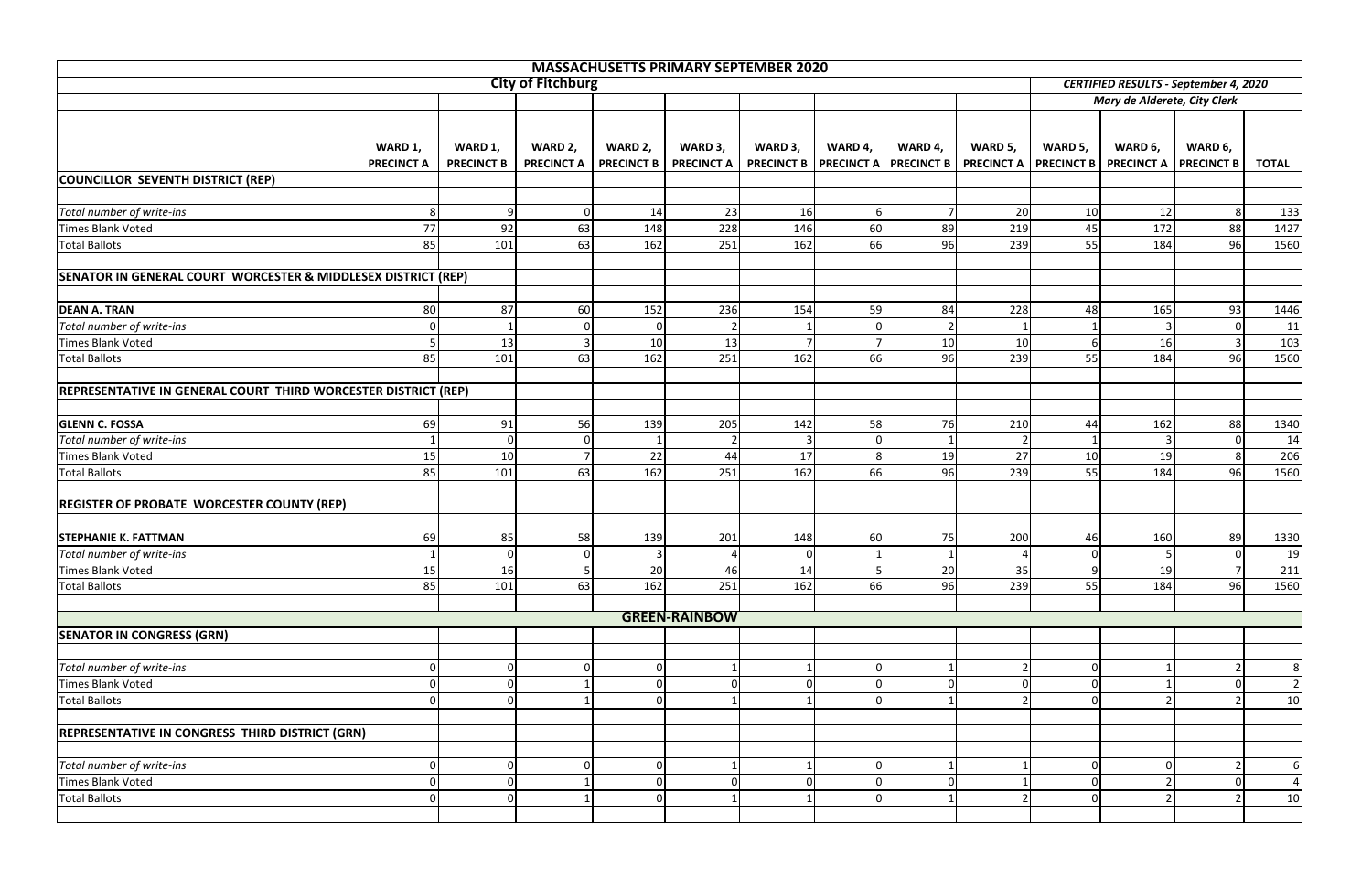|                                                                |                              |                              |                              |             | <b>MASSACHUSETTS PRIMARY SEPTEMBER 2020</b>                                                                      |         |         |          |                |                |                              |                                              |                                         |  |  |  |  |  |  |
|----------------------------------------------------------------|------------------------------|------------------------------|------------------------------|-------------|------------------------------------------------------------------------------------------------------------------|---------|---------|----------|----------------|----------------|------------------------------|----------------------------------------------|-----------------------------------------|--|--|--|--|--|--|
|                                                                |                              | <b>City of Fitchburg</b>     |                              |             |                                                                                                                  |         |         |          |                |                |                              | <b>CERTIFIED RESULTS - September 4, 2020</b> |                                         |  |  |  |  |  |  |
|                                                                |                              |                              |                              |             |                                                                                                                  |         |         |          |                |                | Mary de Alderete, City Clerk |                                              |                                         |  |  |  |  |  |  |
|                                                                | WARD 1,<br><b>PRECINCT A</b> | WARD 1,<br><b>PRECINCT B</b> | WARD 2,<br><b>PRECINCT A</b> | WARD 2,     | WARD 3,<br>PRECINCT B   PRECINCT A   PRECINCT B   PRECINCT A   PRECINCT B   PRECINCT A   PRECINCT B   PRECINCT A | WARD 3, | WARD 4, | WARD 4,  | WARD 5,        | WARD 5,        | WARD 6,                      | WARD 6,<br><b>PRECINCT B</b>                 | <b>TOTAL</b>                            |  |  |  |  |  |  |
| COUNCILLOR SEVENTH DISTRICT (GRN)                              |                              |                              |                              |             |                                                                                                                  |         |         |          |                |                |                              |                                              |                                         |  |  |  |  |  |  |
|                                                                |                              |                              |                              |             |                                                                                                                  |         |         |          |                |                |                              |                                              |                                         |  |  |  |  |  |  |
| Total number of write-ins                                      | 0                            |                              |                              | $\Omega$    |                                                                                                                  |         |         |          | $\Omega$       | $\Omega$       |                              |                                              | $\mathbf{4}$                            |  |  |  |  |  |  |
| Times Blank Voted                                              | 0                            |                              |                              | $\Omega$    |                                                                                                                  |         |         | $\Omega$ | $\overline{2}$ | 0              |                              |                                              | 6I                                      |  |  |  |  |  |  |
| <b>Total Ballots</b>                                           | $\Omega$                     |                              |                              | $\Omega$    |                                                                                                                  |         |         |          | $\mathcal{P}$  | $\Omega$       |                              |                                              | 10                                      |  |  |  |  |  |  |
| SENATOR IN GENERAL COURT WORCESTER & MIDDLESEX DISTRICT (GRN)  |                              |                              |                              |             |                                                                                                                  |         |         |          |                |                |                              |                                              |                                         |  |  |  |  |  |  |
| Total number of write-ins                                      | 0                            |                              |                              | 0           |                                                                                                                  |         |         |          | 0              | 0              |                              |                                              | 61                                      |  |  |  |  |  |  |
| <b>Times Blank Voted</b>                                       | $\Omega$                     |                              |                              | $\Omega$    |                                                                                                                  |         |         |          |                | $\Omega$       |                              |                                              | $\overline{4}$                          |  |  |  |  |  |  |
| <b>Total Ballots</b>                                           | $\Omega$                     |                              |                              | $\Omega$    |                                                                                                                  |         |         |          | $\mathcal{D}$  | $\Omega$       |                              |                                              | 10                                      |  |  |  |  |  |  |
| REPRESENTATIVE IN GENERAL COURT THIRD WORCESTER DISTRICT (GRN) |                              |                              |                              |             |                                                                                                                  |         |         |          |                |                |                              |                                              |                                         |  |  |  |  |  |  |
| Total number of write-ins                                      | 0l                           |                              |                              | 0           |                                                                                                                  |         |         |          | $\Omega$       | 0              |                              |                                              |                                         |  |  |  |  |  |  |
| Times Blank Voted                                              | $\overline{0}$               |                              |                              | $\mathbf 0$ | $\Omega$                                                                                                         |         |         | $\Omega$ | $\overline{2}$ | $\Omega$       |                              |                                              | 5 <sub>l</sub>                          |  |  |  |  |  |  |
| <b>Total Ballots</b>                                           |                              |                              |                              | $\Omega$    |                                                                                                                  |         |         |          |                | $\Omega$       |                              |                                              | 10                                      |  |  |  |  |  |  |
| <b>REGISTER OF PROBATE WORCESTER COUNTY (GRN)</b>              |                              |                              |                              |             |                                                                                                                  |         |         |          |                |                |                              |                                              |                                         |  |  |  |  |  |  |
| Total number of write-ins                                      | 0                            |                              |                              | $\mathbf 0$ |                                                                                                                  |         |         |          | 0              | $\overline{0}$ |                              |                                              |                                         |  |  |  |  |  |  |
| <b>Times Blank Voted</b>                                       | $\Omega$                     |                              |                              | ∩           |                                                                                                                  |         |         |          | $\mathcal{D}$  | $\Omega$       |                              |                                              |                                         |  |  |  |  |  |  |
| <b>Total Ballots</b>                                           | $\Omega$                     |                              |                              |             |                                                                                                                  |         |         |          |                | $\Omega$       |                              |                                              | 10                                      |  |  |  |  |  |  |
|                                                                |                              |                              |                              |             | <b>LIBERTARIAN</b>                                                                                               |         |         |          |                |                |                              |                                              |                                         |  |  |  |  |  |  |
| <b>SENATOR IN CONGRESS (LIB)</b>                               |                              |                              |                              |             |                                                                                                                  |         |         |          |                |                |                              |                                              |                                         |  |  |  |  |  |  |
|                                                                |                              |                              |                              |             |                                                                                                                  |         |         |          |                |                |                              |                                              |                                         |  |  |  |  |  |  |
| Total number of write-ins                                      | $\mathsf{3}$                 |                              |                              |             | $\Omega$                                                                                                         |         |         |          |                | $\Omega$       |                              |                                              | 13                                      |  |  |  |  |  |  |
| Joseph Kennedy                                                 | $\overline{2}$               |                              |                              |             |                                                                                                                  |         |         |          | 3              |                |                              |                                              | $\overline{20}$                         |  |  |  |  |  |  |
| Times Blank Voted                                              |                              |                              |                              |             |                                                                                                                  |         |         |          | 5              |                |                              |                                              | 16                                      |  |  |  |  |  |  |
| <b>Total Ballots</b>                                           |                              |                              |                              | 8           |                                                                                                                  |         |         |          | 10             | ົາ             |                              |                                              | 49                                      |  |  |  |  |  |  |
| REPRESENTATIVE IN CONGRESS THIRD DISTRICT (LIB)                |                              |                              |                              |             |                                                                                                                  |         |         |          |                |                |                              |                                              |                                         |  |  |  |  |  |  |
| Total number of write-ins                                      |                              |                              |                              | 0           | $\Omega$                                                                                                         |         |         |          | 4              | 0              |                              |                                              | 13                                      |  |  |  |  |  |  |
| Lori Trahan                                                    |                              |                              |                              |             |                                                                                                                  |         |         |          | 0              |                |                              |                                              |                                         |  |  |  |  |  |  |
| Times Blank Voted                                              |                              |                              |                              |             |                                                                                                                  |         |         |          | 6              |                |                              |                                              | $\begin{array}{c} 11 \\ 25 \end{array}$ |  |  |  |  |  |  |
| <b>Total Ballots</b>                                           |                              |                              |                              | 8           |                                                                                                                  |         |         |          | 10             | $\mathcal{D}$  |                              |                                              | 49                                      |  |  |  |  |  |  |